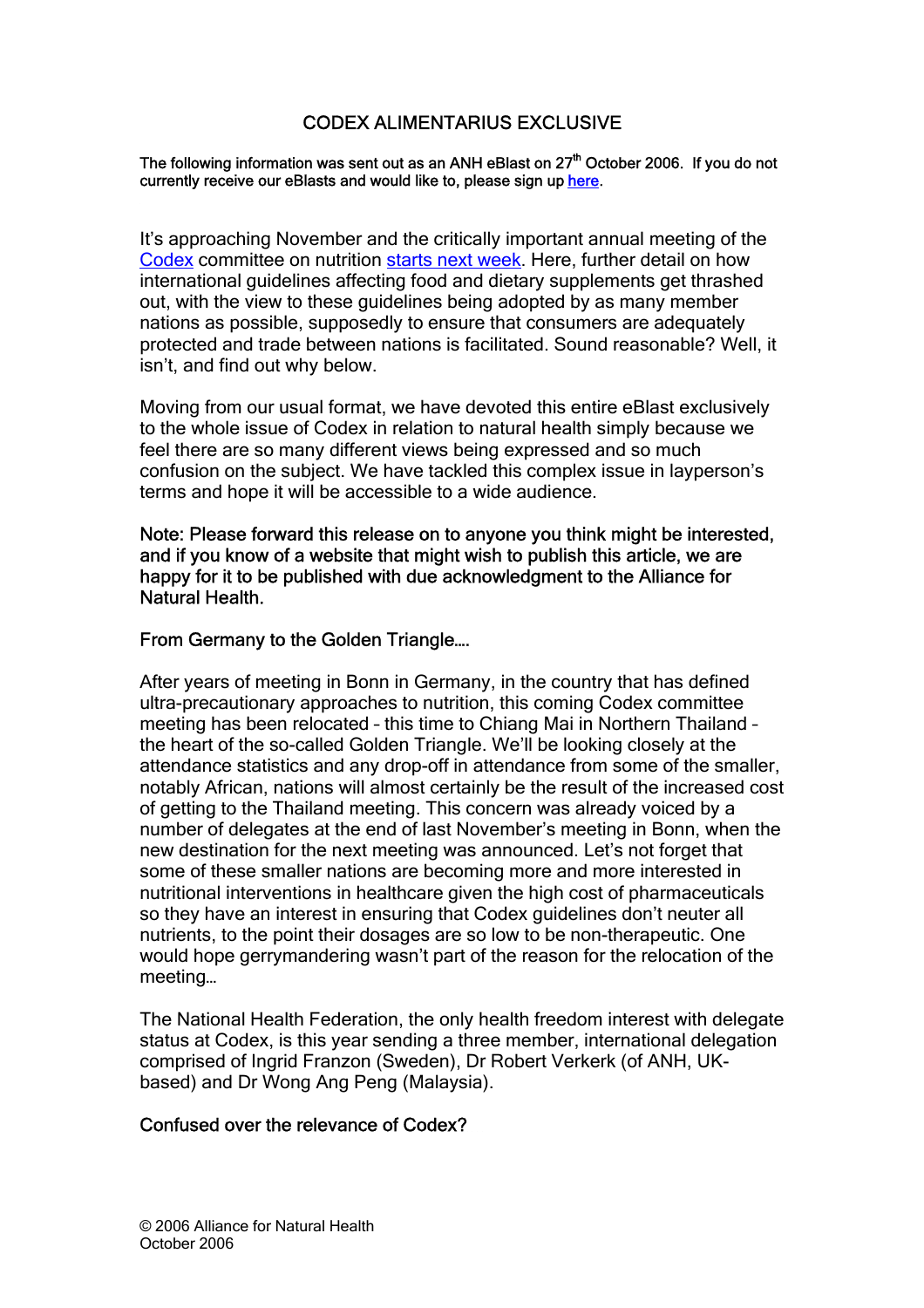Much has been written and said about the significance of Codex guidelines. The FDA in the USA, and a number of major natural health trade associations, uphold that Codex will not have any effects on nutrients sold within the US, and will only affect exports to countries who decide to adopt Codex guidelines, like Europe and many African and Asian countries. This view has been strengthened by a number of US legal opinions that have dealt with the question of whether Codex guidelines are mandatory in the USA.

These legal opinions have crucially failed to address the potential political, economic and social effects of Codex. This is probably because lawyers are paid to focus on legal matters and they inevitably centre their opinions on the very specific questions that are asked of them. These past opinions tend to have been confined to addressing the issue of the mandatory nature, or otherwise, of Codex guidelines, as well as the potential effect of a trade dispute brought under the auspices of the World Trade Organization (WTO).

## Unravelling Codex - simply

This is not the place to get into the finer details of how Codex or the WTO works or how, in our considered view, Codex presents a huge threat to the continued, long-term availability of therapeutic nutrients to consumers all over the world. But given the mass of sometimes conflicting information on the internet, we think it's worth looking at some of the simple facts that make up the worrying picture of Codex in relation to our ability to self-medicate, selfheal and manage our own health, free – if we should so choose – from the control of the pharmaceutical industry:

- Codex guidelines are being applied initially to maximum dosages of vitamins and minerals but will likely be applied to both ingredients and dosages of other categories of nutrients in the future, just like the EU Food Supplements Directive is in the process of doing across the EU
- Codex guidelines are controlled by the EU more than any other country because European member states have agreed that they will vote en bloc behind the unelected European Commission that has been the primary driver of ultra-restrictive legislation in Europe (this way Europe provides 25 votes, against one, for example, from the United States)
- Codex Guidelines on Vitamin and Mineral Food Supplements bear remarkable similarities with the EU Food Supplements Directive, so that, given the control of the European Commission, Codex guidelines can be seen as a mechanism which serves to export restrictive EU laws on food/dietary supplements to the world stage
- The Codex Guidelines on Vitamin and Mineral Food Supplements are using 'scientific risk assessment' as the means of establishing maximum dosages, that will ultimately define, internationally, what is regarded as the borderline between food and medicinal doses. This is not good news given that we have now demonstrated amply that the form of risk assessment that is being used is deeply flawed and therefore in many cases massively understates maximum safe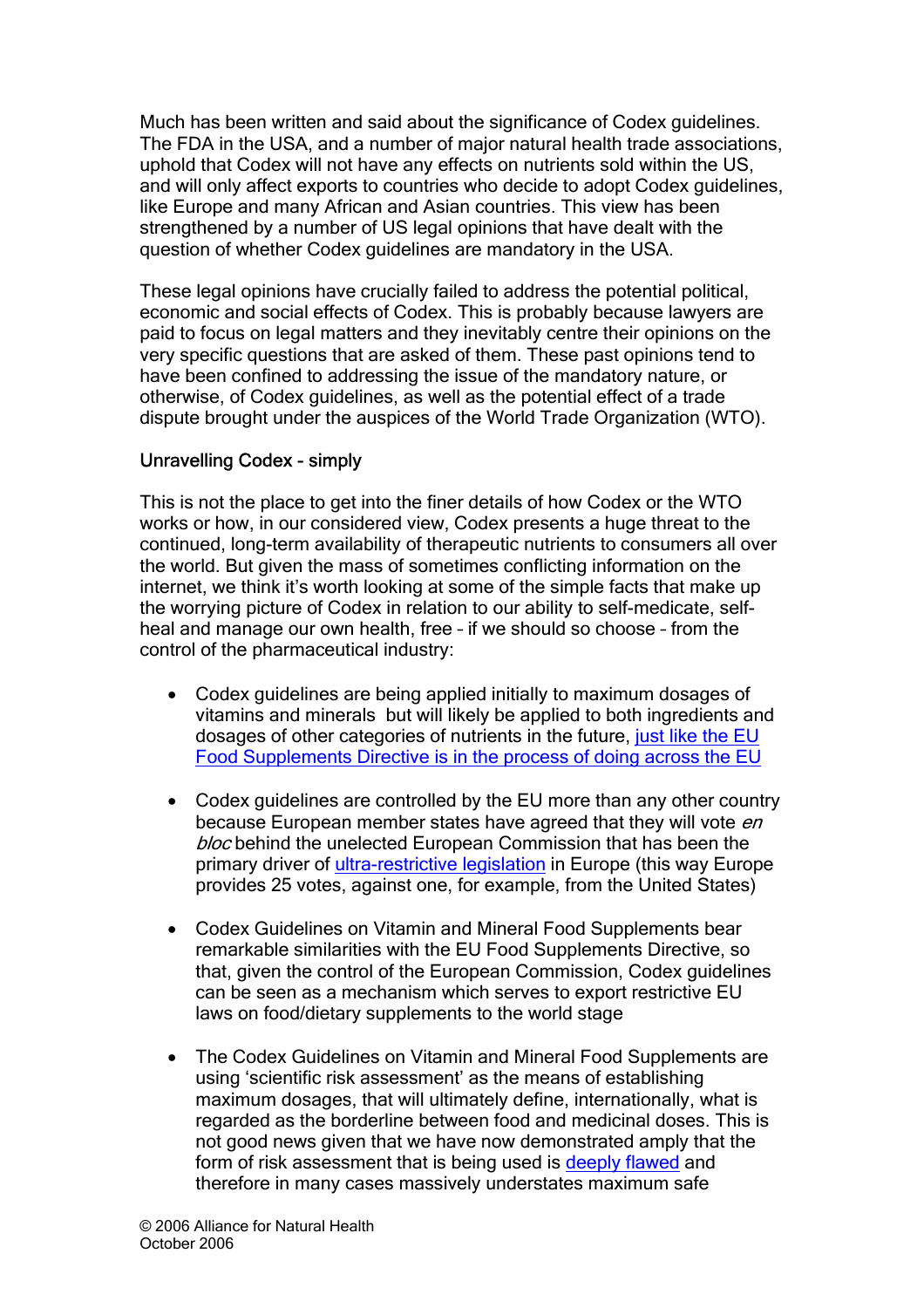dosages. Although the some of the natural products industry celebrated the move to 'scientific risk assessment' which they saw as a coup over RDA-based maximum levels, the truth is that this new science has been orientated in such a way to give results that are not very different, and in some cases less favourable, than RDA-based approaches

• Even if trade sanctions are not imposed following a trade dispute through the WTO, the political, economic and social effects of internationally developed and recognised Codex guidelines are enough to force, in time, the vast majority of countries to bring their national laws into line with Codex. This is not something that will happen tomorrow or even next year. The vitamin and mineral guidelines will not be complete until around 2012 or 2013, so they are giving us lots of time to adjust to the new regime that will attempt to deprive us of our right to nutrients which have been systematically depleted from our normal food supply

### Islands, harmonisation and manipulation

The United States is widely regarded as the research and development centre for nutritional medicine. In some people's eyes this is an over-generalisation, but the importance of the USA's ability to continue to grow and expand its natural products industry, to help, among other things, to fuel more research is hard to deny.

In the best case scenario, as proposed by the FDA and some of the big natural products trade bodies like the International Alliance for Dietary Supplement Associations (IADSA), the Council for Responsible Nutrition (CRN) and the Natural Products Association (NPA, formerly the National Nutritional Foods Association [NNFA]), US companies are going to have to handle a two tier system, where they trade in higher dose, therapeuticallyactive natural products within the USA, while they export dumbed-down products to the majority of the rest of the world that has agreed to become Codex compliant. This idea smacks of an 'island' mentality – it's all very well if your island can exist self-sufficiently without itself relying on imports – but this is very rarely the case.

In fact, the USA is busy trying to expand its territory for harmonised trade through a number of trade agreements, such as the Central American Free Trade Agreement (CAFTA), the North American Free Trade Agreement (NAFTA) and the 'big one', the anticipated 34 country strong Free Trade Agreement of the Americas (FTAA), which would become the most powerful trading bloc in the world. Trading blocs are being developed for the exclusive purpose of making life easier for big business – to increase bottom lines. Consumer or even environmental protection is sometimes waved as a secondary purpose, but you'll find any such claims are nearly always disingenuous. When it comes to the natural products industry, that little sore that continues to grow and irritate the much larger and more powerful pharmaceutical industry, you'll find that consumer protection gets used as the ticket to dumb down effective doses and types of natural product to such feeble levels, rendering them next to useless. When lots of countries are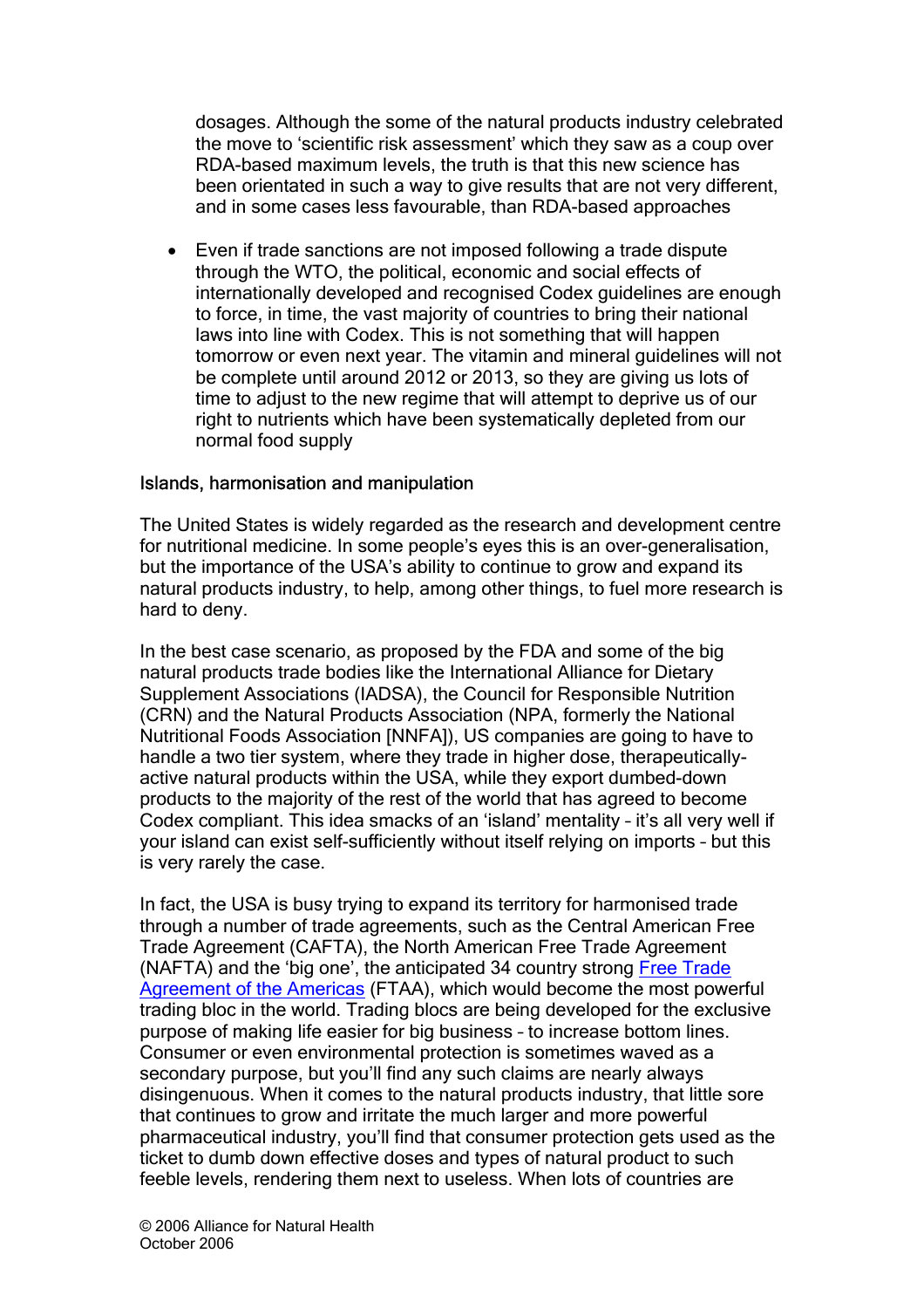involved in a trading bloc, the tendency is to appeal to the lowest common denominator, so those countries who have long disliked higher dose, therapeutic natural products can't claim they are being forced to accept unsafe products which might harm consumers. Simultaneously trading bloc regulations generally attempt to shift the burden of proof on safety (one of the biggest costs facing the pharmaceutical industry in getting new drug licenses) from government on to industry, making it prohibitively expensive for any but the largest companies to put products on the market. Can you imagine if Walmart in the US or Tesco in the UK was told to withdraw all fruit and vegetables from sale, until such time they could prove they were safe! Trading blocs effectively force the natural products industry into a pre-market authorisation mechanism, giving it a regime that has ever increasing similarities with the licensing regime of the pharmaceutical industry. And who said drugs are safe?

This is exactly why the EU, a 25 nation strong trading bloc, is currently in the process of trying to dumb down the previously higher levels of nutrients found in countries like the UK, Sweden, Holland and Ireland, to cope with regulatory mind-sets that have shunned higher dose products for many years, in particular those in countries like Germany and France. The process is underway and the USA and other countries are not immune from it!

## Trading blocs and vital organs

Let's look at an analogy. In our analogy let's think of big trading blocs like the EU, vital components in our existing globalised economy, as vital organs of the human body, such as the heart, the lungs, the brain, the liver or the kidneys. In fact, you could argue that the proposed FTAA will be more like the cardio-vascular system, comprising the heart, lungs and related plumbing, given its size and diversity. These blocs need to be very well connected to other parts of the world, or, in our analogy, the body, if they are to survive and flourish. The cardio-vascular system needs to be connected via the arterial and venous systems, as well as major parts of the central nervous system, and, directly or indirectly, to all other major parts of the body. The USA, even as it currently stands, outside of a trading bloc, is one of the world's most important trading partners. Accordingly it cannot exist as an island. Once it expands – if citizens in a supposedly democratic society allow this to happen – this tendency to be part of the rest of the world will be even greater. The USA is not a tonsil or an appendix that can be extricated from the system without any real adverse effects. As the USA builds its place in ever-expanding trading blocs, it becomes ever more important that it places along with WTO, Codex and other rules created by the 'globalisers'.

We hope that this analogy goes some way to help demonstrate why the economic and political pressures that can be exerted by Codex might be even more important than the legal pressures. These are pressures that the lawyers who have labelled Codex guidelines as 'harmless' are simply not talking about. That's because these lawyers inevitably tackle the narrow remit provided to them, never straying from its literal sense or the question they have been asked to provide an opinion on, which may have been carefully selected or agreed to provide the given opinion. The typical question asked is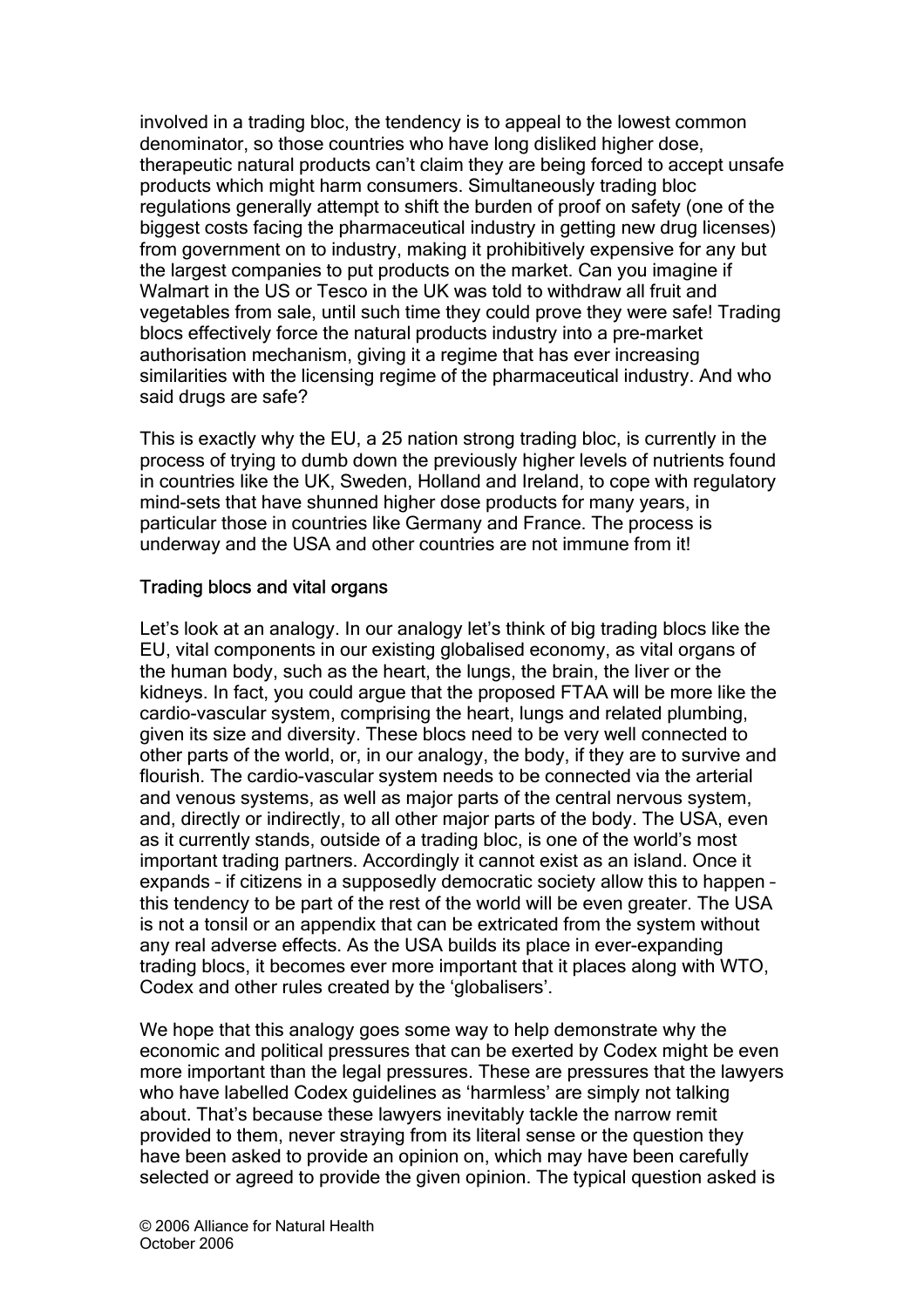"Are Codex guidelines mandatory in the USA?", while you now might appreciate, a question such as "What are the legal, political or economic risks of Codex guidelines impacting the nature of the US market once the guidelines are finalised?" might reveal a rather different answer!

## Media manipulation

But it gets even worse than this. You may have noticed increased press coverage on safety issues relating to natural health products over the last few years. In the UK, even the BBC has furnished us with headlines as disconcerting as "High dose vitamin E death warning", which followed Miller et al's meta-analysis or "Vitamins pills do not stop cancer" which carried the misrepresented story about synthetic beta-carotene and vitamin A or synthetic vitamin E increasing the risk of premature death by 30% and 10%, respectively.

This anti-supplement press is part of a deliberate campaign by pharmaceutical interests to skew public opinion against natural health products and self-medication, or frighten people away from complementary health practitioners while steering them towards orthodox medicine and pharmaceuticals. Millions are being spent on these campaigns all over the world and the data being presented is often seriously misrepresented. It seems the general public are wiser than this as interest in natural health continues to expand and many are disillusioned with the ethics, results and side effects associated with pharmaceuticals.

Our Executive and Scientific Director, recently gave a presentation entitled "The CAM Gameshow: Whose evidence is it anyway" which tackled the thorny subject of scientific evidence at the CAM Expo in London last weekend. If you wish to download a copy of his PowerPoint presentation, click here (16.5 Mb, large file warning).

# We need your help – NOW!

We have a detailed strategy which tackles many aspects of Codex and related risk assessment issues – and given that we are funded only by donations, we urgently need your help.

It will cost us more than £100,000 (c. US\$190,000 or €150,000) this year just to:

- . Attend Codex and other scientific meetings
- . Compile and submit major submissions. Click here to see our latest submission.
- Develop and publicise in scientific circles the reasons why Codexstyle, ultra-precautionary, guidelines and regulations are scientifically irrational and erroneous
- Help develop and promote new, scientifically rational models for risk/benefit assessment of nutrients and other natural health products